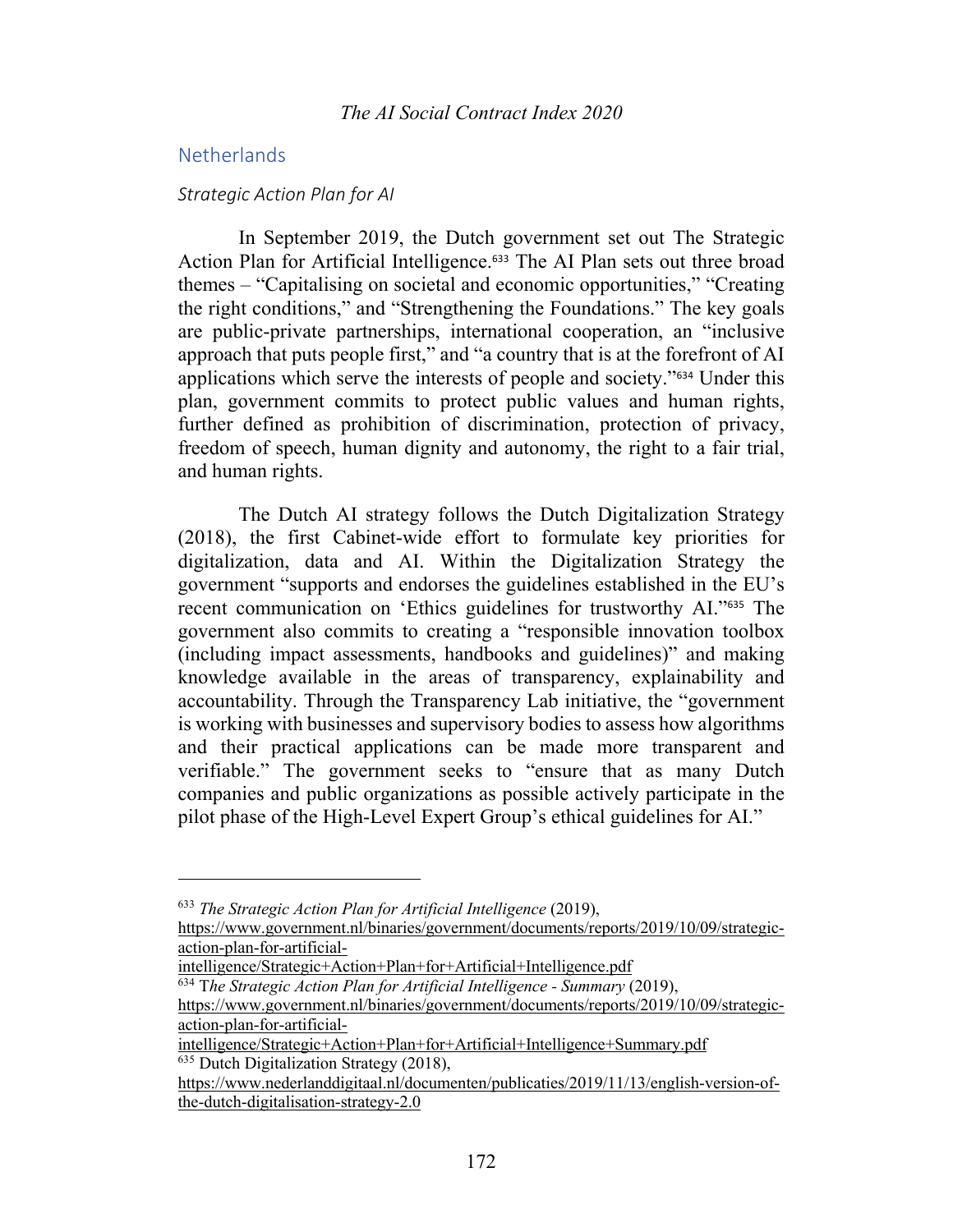Across the Dutch documents reviewed, the concept of Fairness is mentioned only in reference to GDPR & AI High-Level Expert Group Ethical Guidelines. Rule of Law is mentioned in reference to AI developed within legal and ethical frameworks and the work of The Minister for Legal Protection. Fundamental Rights are defined as "privacy, non-discrimination and autonomy." In addition to these goals, Accountability and Transparency appear in multiple times in all government documents.

The Netherlands Organisation for Science Research (NWO) and the Ministry of Economic Affairs & Climate Policy jointly developed a publicprivate research programme that funds research on explainable, socially aware and responsible AI.<sup>636</sup> The Special Interest Group of AI, SIGAI, representing all computing science academic institutes and researchers in the Netherlands that perform AI research also published Dutch Artificial Intelligence Manifesto highlighting the importance of socially aware, explainable and responsible AI.<sup>637</sup>

The public administration within the Kingdom is layered and sometimes disconnected. However, the government organizations and the Association of the Netherlands Municipalities (VNG), the Ministry of the Interior and Kingdom Relations commit to focusing on "ethics in, by and for design and the transparency of algorithms when government experiments with AI for public tasks."

On August 27, 2020 the Dutch Data Protection Authority (Dutch DPA) approved the first 'code of conduct' in the Netherlands, the Data Pro Code<sup>638</sup> drafted by NL Digital, the Dutch industry association for organizations in the ICT sector

#### *Predictive Policing*

Dutch Police, in collaboration with Utrecht University and the University of Amsterdam, established the National Police Lab AI to

<sup>636</sup> NWO, First national research agenda for Artificial Intelligence (Nov. 21, 2019), https://www.nwo.nl/en/news-and-events/news/2019/11/first-national-research-agendafor-artificial-intelligence.html

<sup>637</sup> *Dutch Artificial Intelligence Manifesto* (2008), http://bnvki.org/wpcontent/uploads/2018/09/Dutch-AI-Manifesto.pdf

<sup>638</sup> Wanbound BV, *Data Processing Agreement* (Apr. 2018), https://www.wanbound.com/wp-content/uploads/2018/05/Nederland-ICT-Dataprocessing-agreement-UK-Part-2.pdf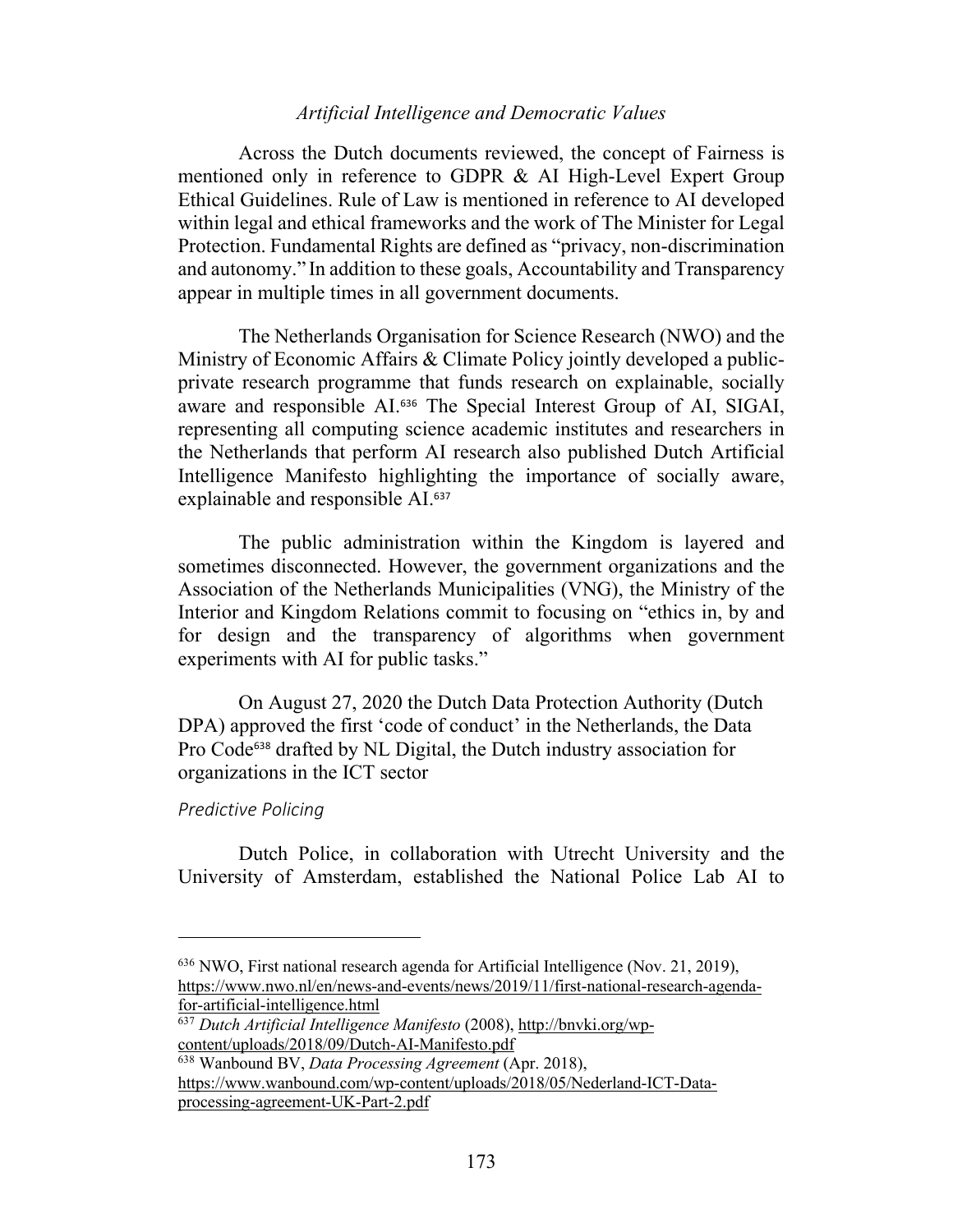# *The AI Social Contract Index 2020*

develop **"**AI techniques to improve the safety in the Netherlands in a socially, legally and ethically responsible way."**<sup>639</sup>** In alignment with the government's commitment to experiment with technology to solve social issues, Dutch Police has launched pilot projects with predictive policing to anticipate and prevent crime that might be committed by a certain person or at a certain location.

The first is the Sensing Project in Roermond where police uses cameras and other sensors to systematically monitor all people driving in and around Roermond and create a risk score, effectively transforming the "city into a living lab where every person travelling by car is subjected to mass surveillance and other human rights violations".640 The project violates the principles of human rights, informed consent, right to privacy and data protection, right to due process and non-discrimination. Amnesty International calls on the Dutch government to "halt the Sensing project and comparable 'experimental' predictive policing projects" and to "implement a mandatory and binding human rights impact assessment requirement applicable to the public sector." <sup>8</sup>

Second predictive policing project is *Criminaliteits Anticipatie Systeem* (Crime Anticipation System or CAS) implemented nationwide in 2017. The use of CAS to predict crime locations makes the Netherlands the first country in the world to deploy predictive policing on a national scale.<sup>641</sup> To date, none of the systems in use by Dutch police have been subjected to a comprehensive human rights evaluation.

#### *The System Risk Indication Decision*

In early 2020, a Dutch court ruled that the System Risk Indication algorithm (SyRI) algorithm, used to combat fraud in government programs, violated Article 8 of the European Convention on Human Rights.<sup>642</sup> In the landmark decision, the Court ruled that the principle of transparency was

<sup>639</sup> Innovation Center for Artificial Intelligence, *Police Lab AI,* https://icai.ai/police-labai/

<sup>640</sup> Amnesty International, *We Sense Trouble* (2020),

https://www.amnesty.org/download/Documents/EUR3529712020ENGLISH.PDF

<sup>641</sup> Strikwerda, Litska (Aug. 2020), *"Predictive Policing: The Risks Associated with Risk Assessment."* The Police Journal. https://doi.org/10.1177/0032258X20947749.

<sup>642</sup> *Europe Limits Government by Algorithm. The US, Not So Much,* Wired (Feb. 7, 2020), https://www.wired.com/story/europe-limits-government-algorithm-us-not-much/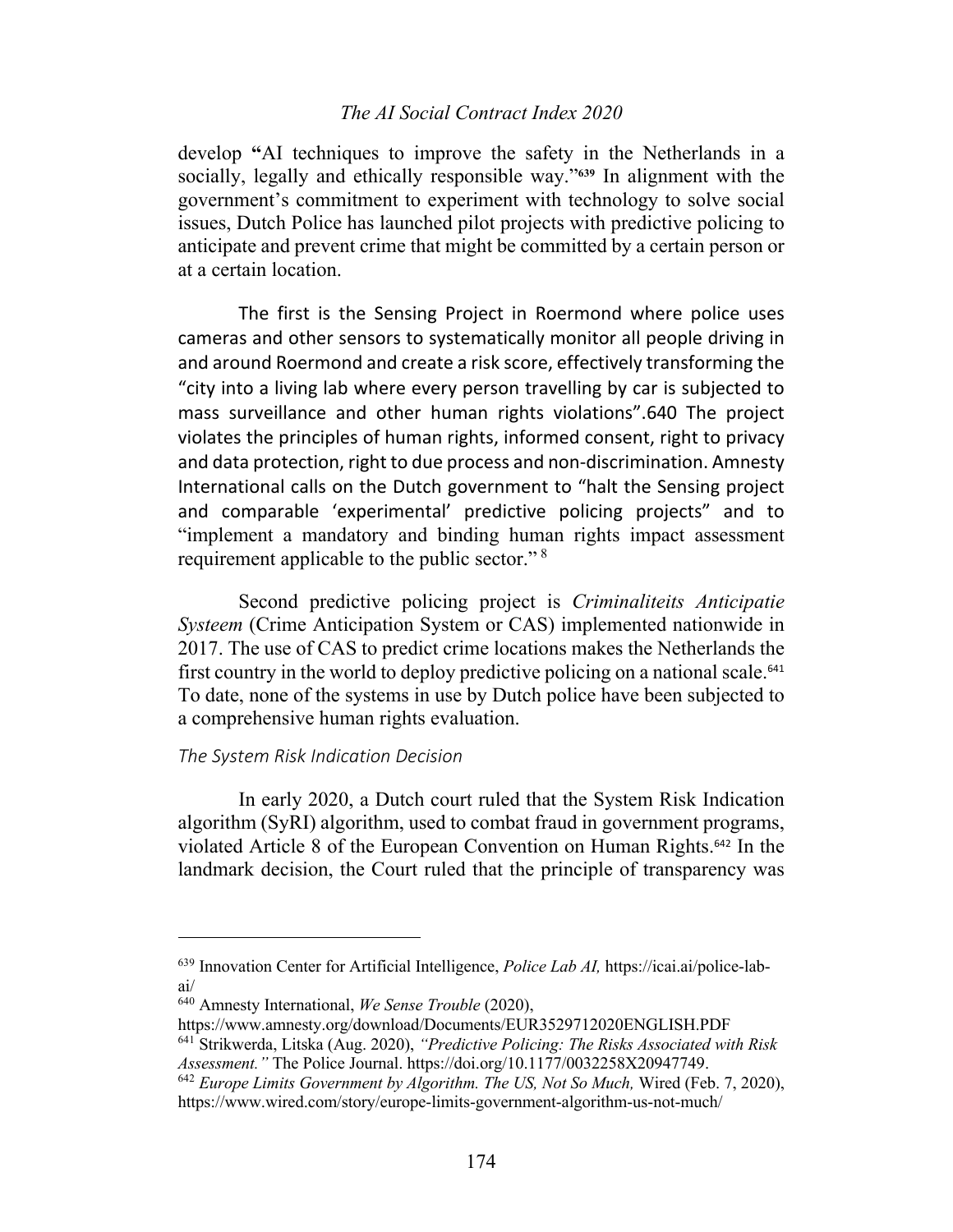not observed, because there is no insight into the risk indicators and the operation of the risk model. The Court also advised that there is a risk that inadvertent links are established with the use of SyRI on the basis of bias, such as a lower socio-economic status or an immigration background.

The UN Special Rapporteur on Extreme Poverty and Human Rights explained that the decision challenged the "systematic, legislatively sanctioned, used of digital technologies in welfare state on human rights ground."<sup>643</sup> In a filing with the court, the Special Rapporteur voiced concern that "SyRI has consistently been rolled out in poorer and more vulnerable areas of municipalities", and that the Dutch government has denied access to information about the data and 'risk models' used in the algorithm." The Special Rapporteur called the decision, "a clear victory for all those who are justifiably concerned about the serious threats digital welfare systems pose for human rights."<sup>644</sup> In April 2020, Data Processing by Partnerships Act was introduced by the government. Where SyRI was related to public data sharing, this bill expands the data surveillance and sharing to all data stored in public and private storage.<sup>645</sup>

#### *AI Registry*

In September 2020, Amsterdam launched an AI registry in beta version to detail how city government uses algorithms to deliver services. "Each algorithm cited in the registry lists datasets used to train a model, a description of how an algorithm is used, how humans utilize the prediction, and how algorithms were assessed for potential bias or risks. The registry also provides citizens a way to give feedback on algorithms their local government uses and the name, city department, and contact information

<sup>643</sup> UN HROHC*, Brief by the UN Special Rapporteur on extreme poverty and human rights as Amicus Curiae in the case of NJCM c.s./De Staat der Nederlanden (SyRI) before the District Court of The Hague (2019),* 

https://www.ohchr.org/Documents/Issues/Poverty/Amicusfinalversionsigned.pdf <sup>644</sup> UN HROHC*, Landmark ruling by Dutch court stops government attempts to spy on the poor – UN* expert (Feb. 5, 2020),

https://www.ohchr.org/en/NewsEvents/Pages/DisplayNews.aspx?NewsID=25522&LangI  $D = E$ 

 $\frac{645}{645}$  AlgorithmWatch, Automating Society Report 2020,

https://automatingsociety.algorithmwatch.org/wp-content/uploads/2020/10/Automating-Society-Report-2020.pdf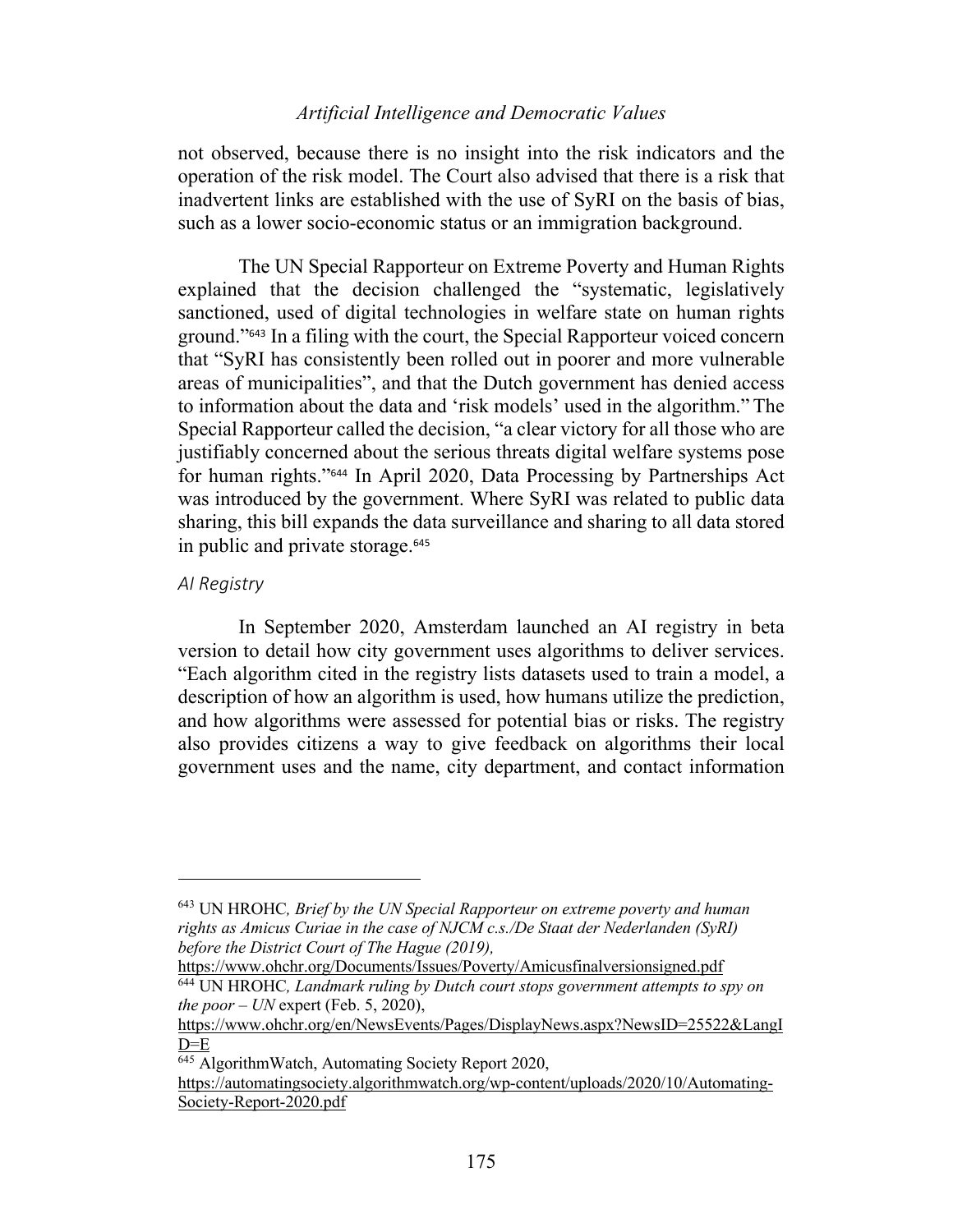# *The AI Social Contract Index 2020*

for the person responsible for the responsible deployment of a particular algorithm."<sup>646</sup>

#### *Public Participation*

The Electronic Announcement Act requires national governments to publish official publications on the internet rather than on paper.<sup>647</sup> All AI policies are accessible by public via the websites of The Dutch Parliament and the Digital Government. <sup>648</sup> The government also commits to improving the basic digital skills of all citizens and ensuring the accessibility of government services and information and organizing assistance for those with less digital skills.

Participation in the development of Dutch digitalization plan and strategic action plan is geared more towards public agencies, private companies, universities and research institutes than the citizens directly. Taskforce AI that created the initial AI report is a public-private partnership, and its new initiative "Dutch AI Coalition (NL AIC) is a cooperation between the different research centers**.** <sup>649</sup> National Innovation Centre for AI (ICAI) is also a national network between knowledge institutions, industry and government.<sup>650</sup>

### *Fundamental Rights and OECD AI Principles*

The Netherlands has endorsed Universal Declaration of Human Rights, The European Union (EU) Charter of Fundamental Rights and The

files/Digital Government Factsheets Netherlands 2019 0.pdf

<sup>646</sup> Khari Johnson, *Amsterdam and Helsinki launch algorithm registries to bring transparency to public deployments of AI*, VentureBeat (Sept. 28, 2020),

https://venturebeat.com/2020/09/28/amsterdam-and-helsinki-launch-algorithm-registriesto-bring-transparency-to-public-deployments-of-ai/

<sup>647</sup> European Commission, *Digital Government Factsheet 2019 – Netherlands* (2019)*,* https://joinup.ec.europa.eu/sites/default/files/inline-

<sup>648</sup> Netherlands, House of Representatives, https://www.houseofrepresentatives.nl; Netherlands, Digital Government Agenda, https://www.nldigitalgovernment.nl/digitalgovernment-agenda/

<sup>649</sup> HSD Foundation, *New Dutch AI Coalition Demands National* Approach (July 23, 2019), https://www.thehaguesecuritydelta.com/news/newsitem/1329-dutch-ai-coalitiondemands-national-approach

<sup>650</sup> Innovation Center for Artificial Intelligence, https://icai.ai/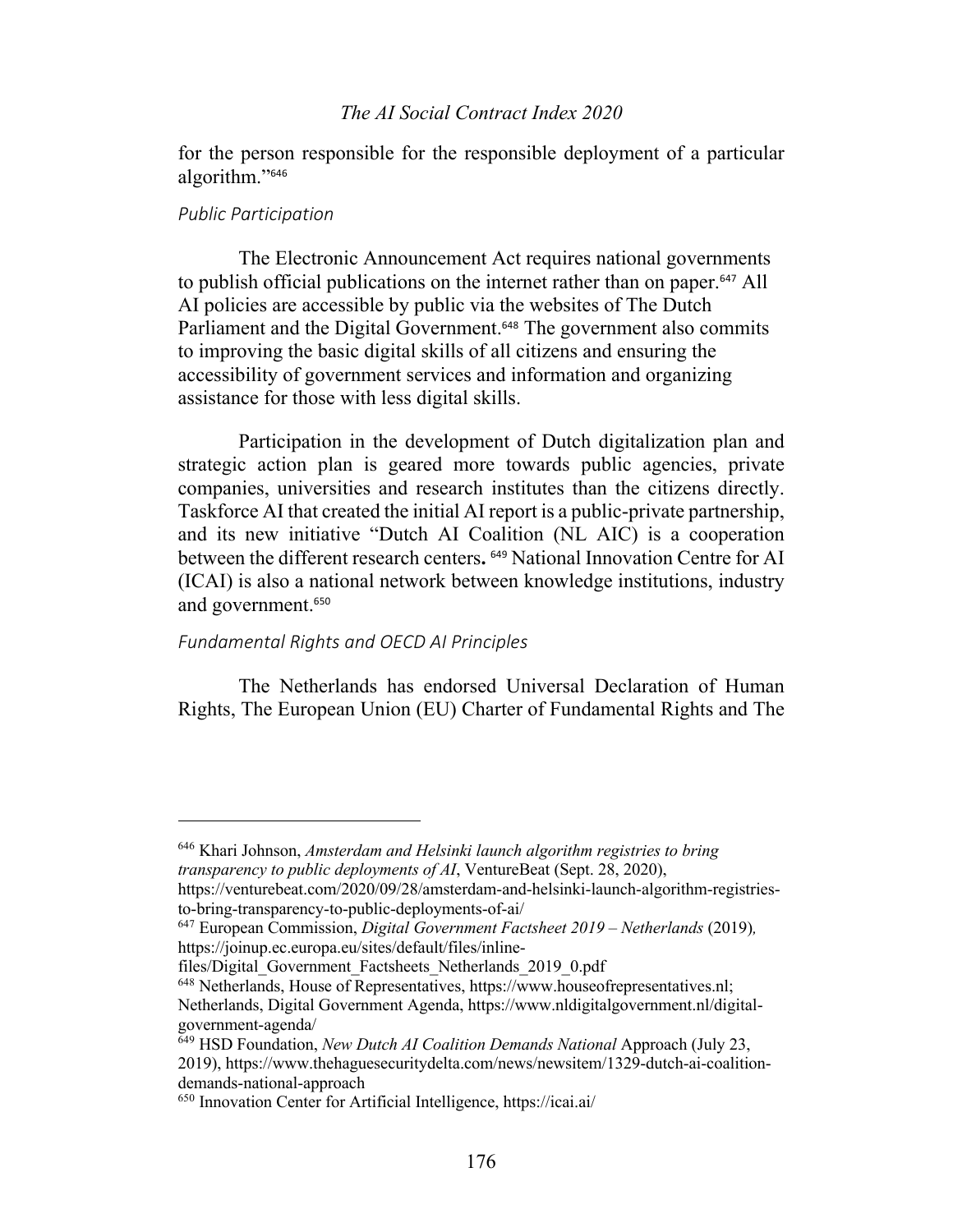European Convention on Human Rights (ECHR).<sup>651</sup> However, there are differences in the legislative and institutional frameworks in the four constituent countries and The Office of the High Commissioner for Human Rights (OHCHR) recommends that the State party "establish a national human rights institution in Aruba, Curaçao and Sint Maarten."<sup>652</sup> OHCHR is also "concerned that the anti-discrimination provisions of the Netherlands, including the Equal Treatment Act 1994, do not prohibit discrimination based on all grounds, including color, language, social origin, property, birth or other status."18

The Netherlands has endorsed the OECD AI Principles. "The Netherlands is following the European approach to responsible AI and wants European values and standards to be embedded in AI applications at an early stage (in the design and development phase."1

The Dutch government agrees with the conclusions of the Joint Committee of the Advisory Council on International Affairs (AIV) and the Advisory Committee on Issues of Public International Law (CAVV) advisory report that meaningful human control is required in the deployment of autonomous weapon systems and responsibility and accountability attribution needs to be taken into account in the design stage of weapon systems. <sup>653</sup> Government also views that a moratorium on fully autonomous weapon systems to be currently unfeasible.

#### *Algorithmic Transparency*

The Netherlands is subject to GDPR, and the government advocates that a European regulator should be able to "impose ex-ante obligations on large digital platforms with a gatekeeper role."<sup>654</sup> In alignment with GDPR

<sup>651</sup> The European Union (EU) Charter of Fundamental Rights in the Netherlands https://fra.europa.eu/sites/default/files/fra\_uploads/fra-2019-eu-charter-innetherlands\_en.pdf

<sup>652</sup> UN HROHC*, UN Treaty Body Database,* 

https://tbinternet.ohchr.org/\_layouts/15/treatybodyexternal/Download.aspx?symbolno=C CPR/C/NLD/CO/5&Lang=En

<sup>653</sup> Advisory Council on International Affairs *Government response to AIV/CAVV advisory report no. 97, Autonomous weapon systems: the need for meaningful human control (Mar. 2, 2016),* https://perma.cc/J37M-UQ33

<sup>654</sup> Government of Netherlands, *Dutch position on competition policy in relation to online "platforms"* (Nov. 10, 2019),

https://www.government.nl/documents/publications/2019/10/11/dutch-position-oncompetition-policy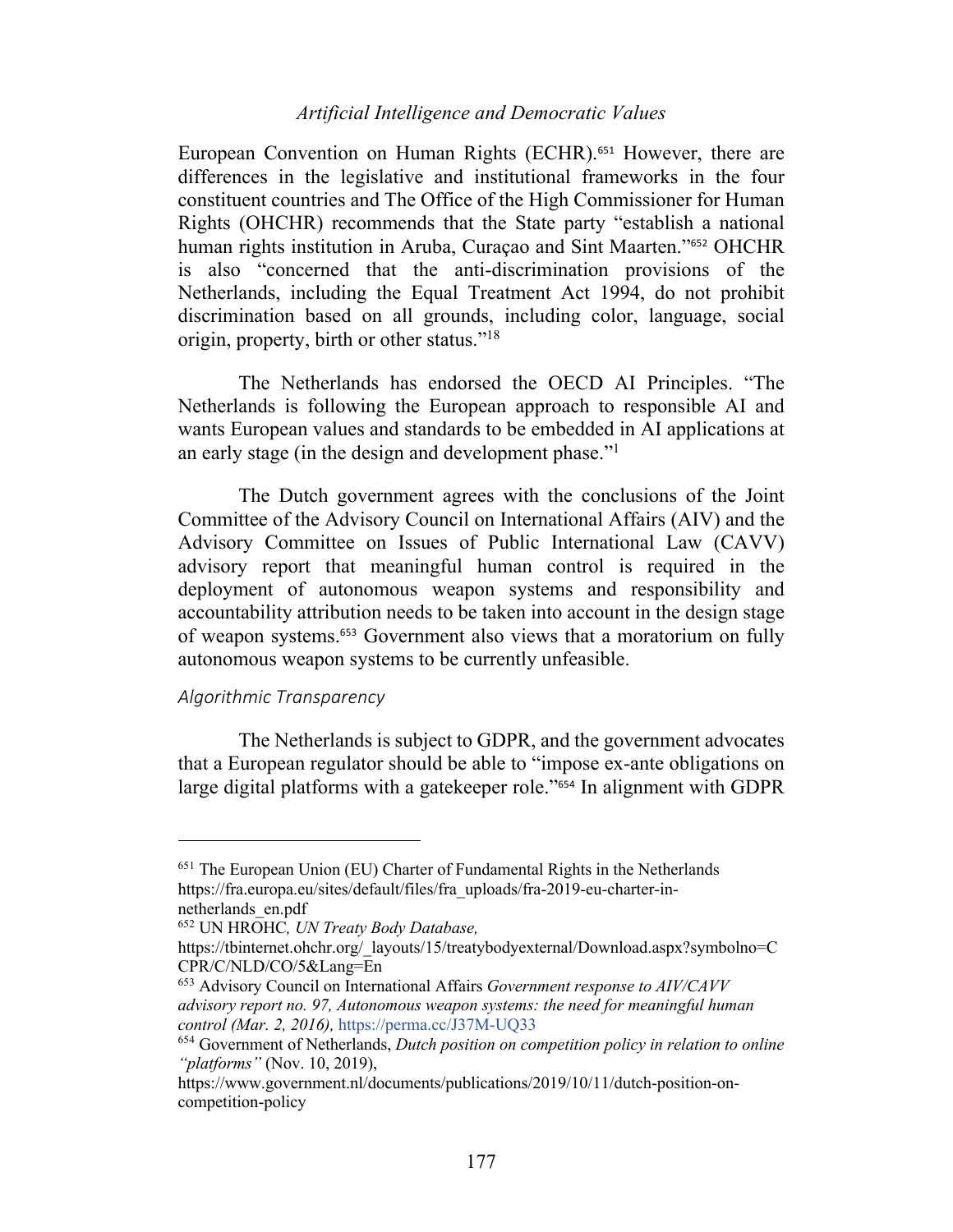### *The AI Social Contract Index 2020*

requirements, the Dutch Data Protection Authority (Dutch DPA) is established. Dutch DPA advised that it is concerned with lack of transparency and poor data security practices in the public sector, policing, criminal justice, and that digital government will be one of its three core focus areas for 2020-23. 655

Despite all the actions taken already in the Netherlands, there are also several concerns about these actions and how the government proceeds with its priority goals. The findings in the report of the Temporary Committee on the Digital Future (TCDT) of the Dutch House of Representatives (published in May 2020) concludes that the House of Representatives has only discussed digitisation in a fragmented way; not all of the risks, opportunities and public values have been addressed; and many laws and rules in the field of digitisation are determined in the European Union.<sup>656</sup> The TCDT proposes that a standing committee for Digital Affairs be established after the elections.

Although Dutch government publicly commits to human rights and OECD AI Principles, the eagerness of the Kingdom to combine and then share all its data, as well its enthusiasm for techno-solutionism especially in the fields of justice administration and law enforcement are reasons for concern. The Netherlands government has strong commitment to advance the AI capabilities and applications. It is creating the tools and space required in collaboration with private companies and knowledge institutes. However, the citizens who are impacted by the government's data-sharing practices and experiments in social arena are not meaningfully included in the discussions. The reality of cases like SyRI and CAS clashes with the public commitment to ethical AI principles in strategy documents. The

<sup>656</sup> House of Representatives, The temporary committee on the Digital Future (TCDT), *Summary of the report Update required. Towards greater parliamentary control of digitisation*, https://www.houseofrepresentatives.nl/members-

<sup>655</sup> Dutch Data Protection Authority, *Focus Dutch Data Protection Authority 2020-2023*, https://autoriteitpersoonsgegevens.nl/sites/default/files/atoms/files/ap-

dataprotectie in een digitale samenleving -gb wtk.pdf

parliament/committees/temporary-committee-digital-future/summary-report-updaterequired